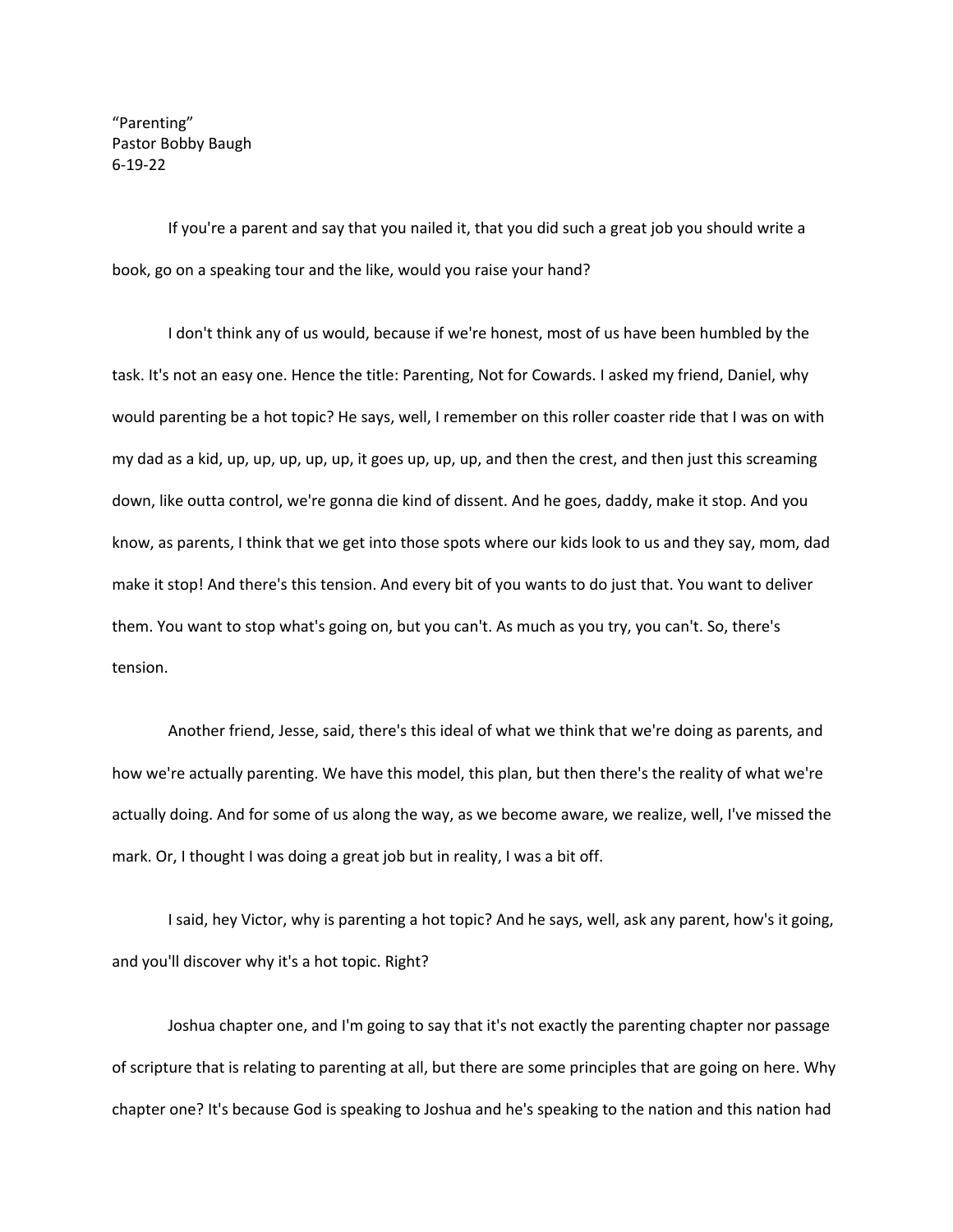never been to war before. They'd never seen battle. And yet they're going to go into a land that is fraught with enemies and giants. And parenting is a bit like going to war!

Those little squeakers, when they come out the gates, have a sin nature, just like you and me. You also have the influences from without, which are the enemy and a world system that is upside down. And we have to be careful not to let them that set the course of direction for our kids. So, it's a battle. It's a war. If you belong to Jesus, then you are an enemy to the enemy. He doesn't like Jesus. And he doesn't like you. And if he doesn't like you, guess what? He doesn't like your kids either.

Joshua 1:6-9,

*Be strong and courageous, because you will lead these people to inherit the land I swore to their ancestors to give them. Be strong and very courageous. Be careful to obey all the law my servant Moses gave you. Do not turn from it to the right or to the left, that you may be successful wherever you go. Keep this book of the law always on your lips, meditate on it day and night so that you may be careful to do everything written in it. Then you will be prosperous and successful. Have I not commanded you? Be strong and courageous; do not be afraid. Do not be discouraged, for the Lord your God will be with you wherever you go.* 

Whether you are a parent or not, I would venture to say that God has placed some child, some little kiddo, some young adult into your life. And so we have this responsibility. Now he says there are three things, a few things actually to be aware of, because we're going to have interaction with them. They're going to be looking to us. We have influence. We have an example to give to them. We model something to them. And here's what he says. Number one: we have our parenting manual, the scriptures he's given us, the word of God as the blueprint. I counted over 190 verses relating to parents or the subject of parenting. And we're going to go through all of those tonight … Just kidding. If we do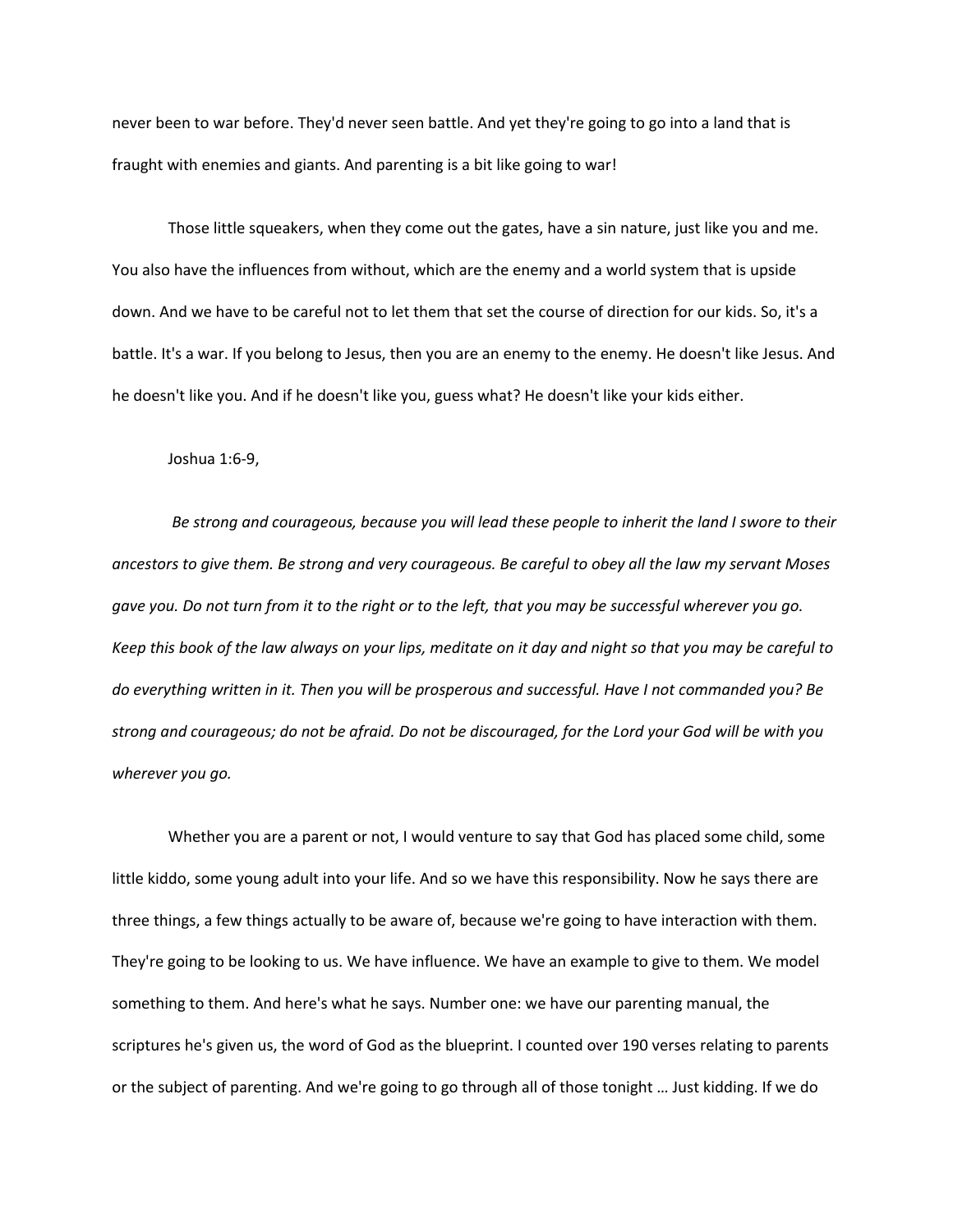not follow the parenting manual, the blueprint that God has given to us, just like he told Joshua, it wasn't about war. He wasn't giving them the tactics of war and the maneuvers and all the things he needs to do movement wise. He says, no. The key to being successful and prosperous is keeping your nose in the scriptures. And this is the best parenting manual that I know of. It's the Lord. He wrote a lot on the subject. If we do not follow this, we are going to be prone to be all over the place and a moving target; not sure what to do, or how to do it. But He speaks into our hearts. Why? Because this right here, the manual, will speak into us, will give us wisdom and the strength and the courage that we need.

The thing that he says to Joshua, that he says to the people, he says, you have to be strong. You have to be courageous, but this is what I like about the Lord. Whenever he commands us to do something, He gives us the resources. He gives us the wherewithal to actually accomplish the thing that He's commanding us to do. Even though when we fail or when we blow it (and we will), there's a God at the end of that, who says, come to Me, come to Me and be restored. Come to Me and be encouraged. Come to Me and give Me your pain. Give Me your feelings. Give Me what you have done. Receive My grace.

## **Everyone has a game plan until you get hit in the face. ~ Mike Tyson.**

For parenting it's like that. Those little squeakers come out and what just happened? What did this little thing do? And it just is the start, right? Because as they grow and develop, more punches come, one after another. Thankfully, the game plan doesn't change with the Lord though.

P rayer

A ffectionate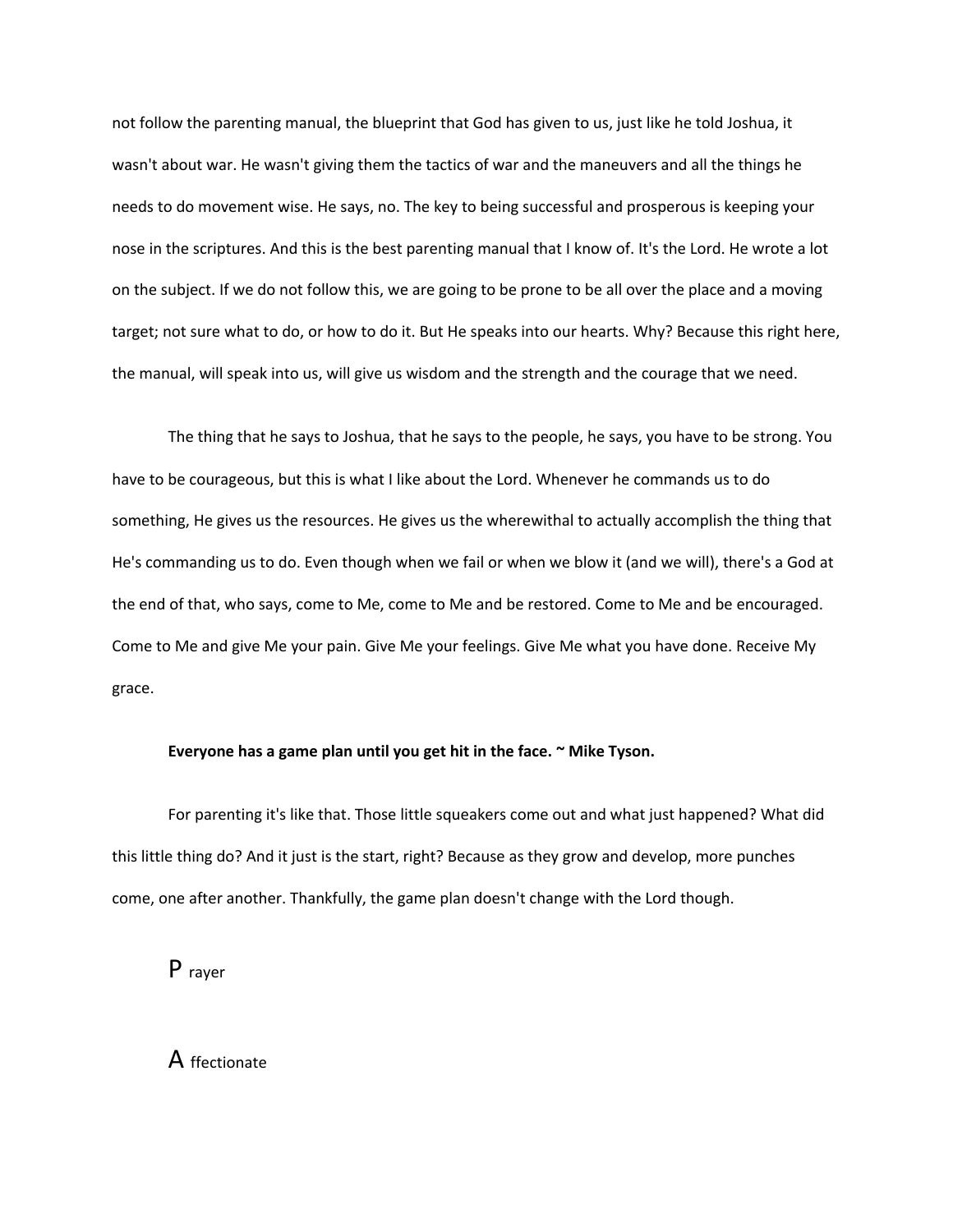R espect

E ncourage

N urture

T rain

S cripture

As parents, as grandparents, as people that have interaction with children or young adults, we have to pray for wisdom. Wisdom is simply seeing and responding to life from God's perspective. When life comes at us, heavenly wisdom is that which God gives us so that we can respond in a way that honors Him. It's from His perspective, when we go through parenting, when we go through grandparenting, there are a lot of whys in the road, a lot of things where we've never been to before, and this is what James says. James chapter one says,

*If any of you lack wisdom, he should ask God, who gives generously to all without finding fault, and it will be given to him.* 

That's a promise that's as good as gold. When you don't know, you go to the One who does.

Matthew 7:7,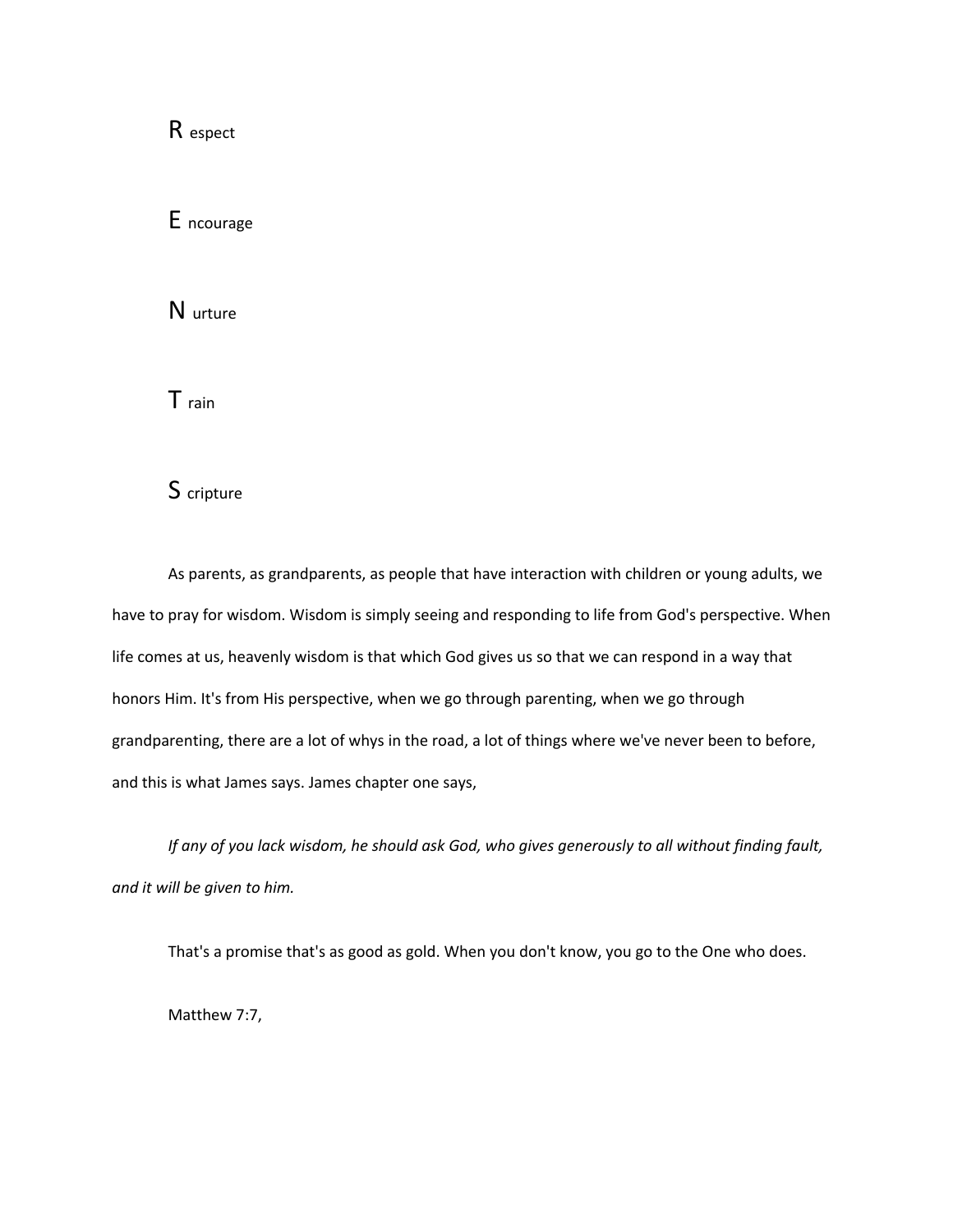*Ask, seek, and knock. If you ask, you'll receive. If we seek, we'll find. If we knock, the door will be opened.* 

Now, it doesn't necessarily say how long we have to ask. Doesn't say how long we have to seek it. Doesn't say how long do have to sit there and knock. But for the sake of our kids, we keep asking, we keep seeking, and we keep knocking. Why? Because it's their life. And we're their parents. We're their grandparents. So, they're worthy of seeking, asking, and knocking. Here's the big thing you and I: we are huge, huge influences on our kids. Why? Because we're modeling (hopefully) Jesus. What they see in us, what they hear from us, what they see us doing, how they see us acting. We have to pray, dear Jesus, may I represent You? May I model You to my kids? Because they're looking to me. Dear Jesus, help me. I need Your strength. So, we pray for ourselves, but we also are to pray for our kids. I will lift up their name before Jesus. I don't always know what's going on in their lives. I don't know what fear they're faced with. I don't know what trouble they're going through. I don't know the insecurity that they feel, or the rejection. I don't know what their little choices are in that day, but the Lord does. And sometimes I've known what to pray and how to pray for my kids specifically, but then there are times where I just groan. Now, here's the good news about that. That might be the most powerful prayer that we ever pray! Why? Because the Holy Spirit, who's in us, gets the grown, gets the angst of the heart, gets the pain, or the Ugh. And He interprets that, and He takes it. There's nothing more powerful for a parent to do than to pray for your kids.

Are you anxious about your kids? Do you worry? Philippians says, you don't need to worry. Don't be anxious but pray. Bring your thanks and make your requests, articulate them, give them to God. And as we do, as we cast these cares and these burdens upon Him, what does He do in return? He gives us this abiding peace. This peace that doesn't make any sense, because it's beyond understanding. It didn't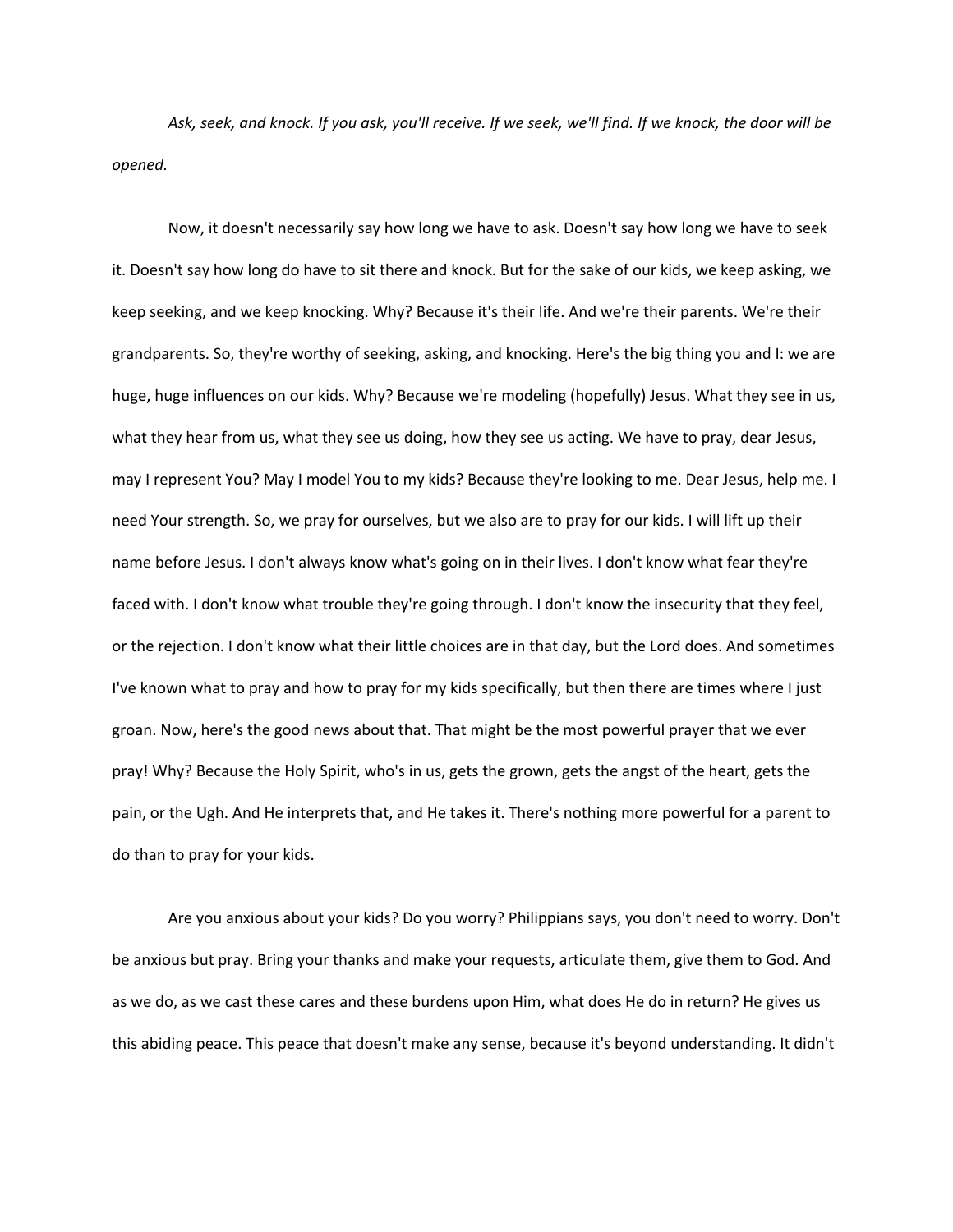come from you. It didn't come from me. It comes directly from Him. The thing that concerns you the most, it's usually going to be our kids. And we give it to Him, and He gives us this peace back.

Take every opportunity to pray. You're dropping 'em off at school. Pray for them. Practice, pray. Game, pray. Test, pray. They're leaving our home ub a car for the first time, pray. Going off to college, pray. The P stands for **prayer.**

The A is for **affection**. Our homes need to have affection. We need to be affectionate. What's the Webster's definition of affection? A feeling or showing of affection or warm regard. Here's the thing, the heart of that is more than just touch though. It involves touch, but it also involves words. There is such a thing - I found this on web MD and I found it in other sources as well - they say that there's such a thing as touch deprivation. Skin, because it's the largest organ on our bodies in our bodies, it sends good or bad sensations to our brains. If they're pleasant like a hug, it's powerful. It's a touch. Then hormones are excreted and it makes us feel good. And it reduces anxiety, and it creates security. Over the last two or three years, skin deprivation/touch deprivation, people in isolation, they just need a good hug.

Our kids need to be hugged. Toddlers, babies need to be cuddled. They need to be touched. There are times when our kids growing up, sometimes they wouldn't say why, but you get to see it on their face. It's good for marriages. It's good for our kids. It's good for them to feel that hug. Why? Because it's good for their soul. It's good for their minds. It's good for their little bodies and their security. Until we die, I think we need to be hugging our kids.

We hug physically, but we also can hug with our words. We can be affectionate with our words. Proverb 16:24,

*Pleasant words are like honeycomb: sweet to the soul and healing to the bones.*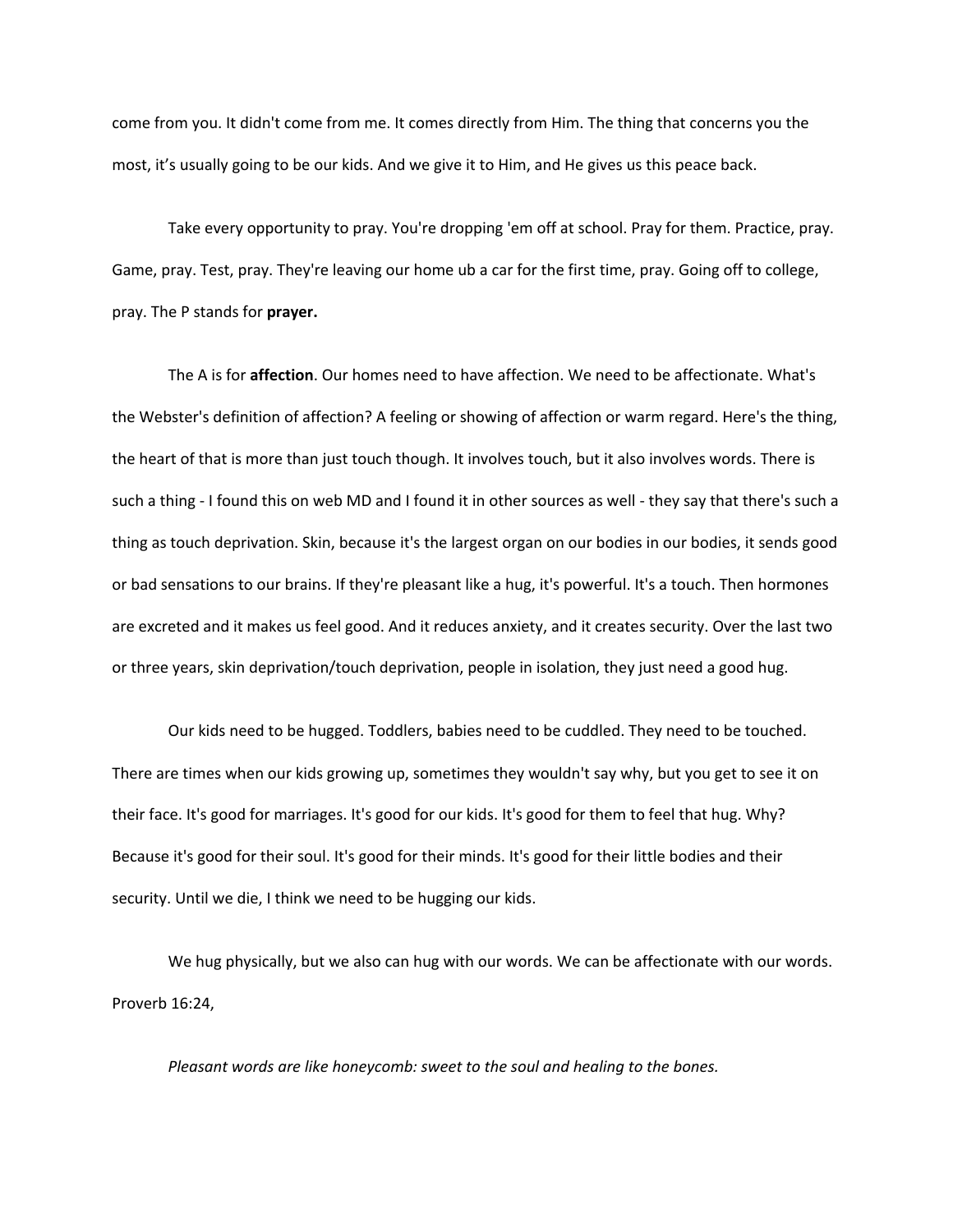There's something physiological going on as well. Those pleasant words that we speak into their lives, those affection words. I was in a meeting with some adults one time, and I don't know how we got onto the topic, but it was powerful. We went around the room and this was way more common than I thought it would be amongst the seven of us in that room: three, four of them said, I know my dad loved me. I know he did. And as tears started to stream down their faces, they said, I just wish he would've said so.

Pleasant words. I love you. I am proud of you. Good job. I couldn't have done it better. It's good healing for the bones. It messes with their little souls in a great way.

I've always made it a practice to write cards to my wife, Kelly, and to our four kids driving to my hunting trips. So, I go up to visit my son, Josh. We're going to a Beaver's football game. It's parents' weekend. And so I go into his room and there on his desk was this card. It was still there two months later, and he doesn't have a cluttered desk. He has very few things, and I saw that card and I go, oh, my word, he kept that. Our kids, I would say, feast on our affectionate words and hearing us say, I love you.

The R stands for **respect.**

As parents, we are to demonstrate and to model and to teach our kids how to respect the Lord. Another way of putting that would be that we are to model how we revere the Lord, how we honor Him, how we love Him. Ecclesiastes says,

*This is the whole duty of man: to fear God, to revere God and to keep His commandments.*

Deuteronomy says that *we must teach the fear or the reverence of the Lord to our little kids.*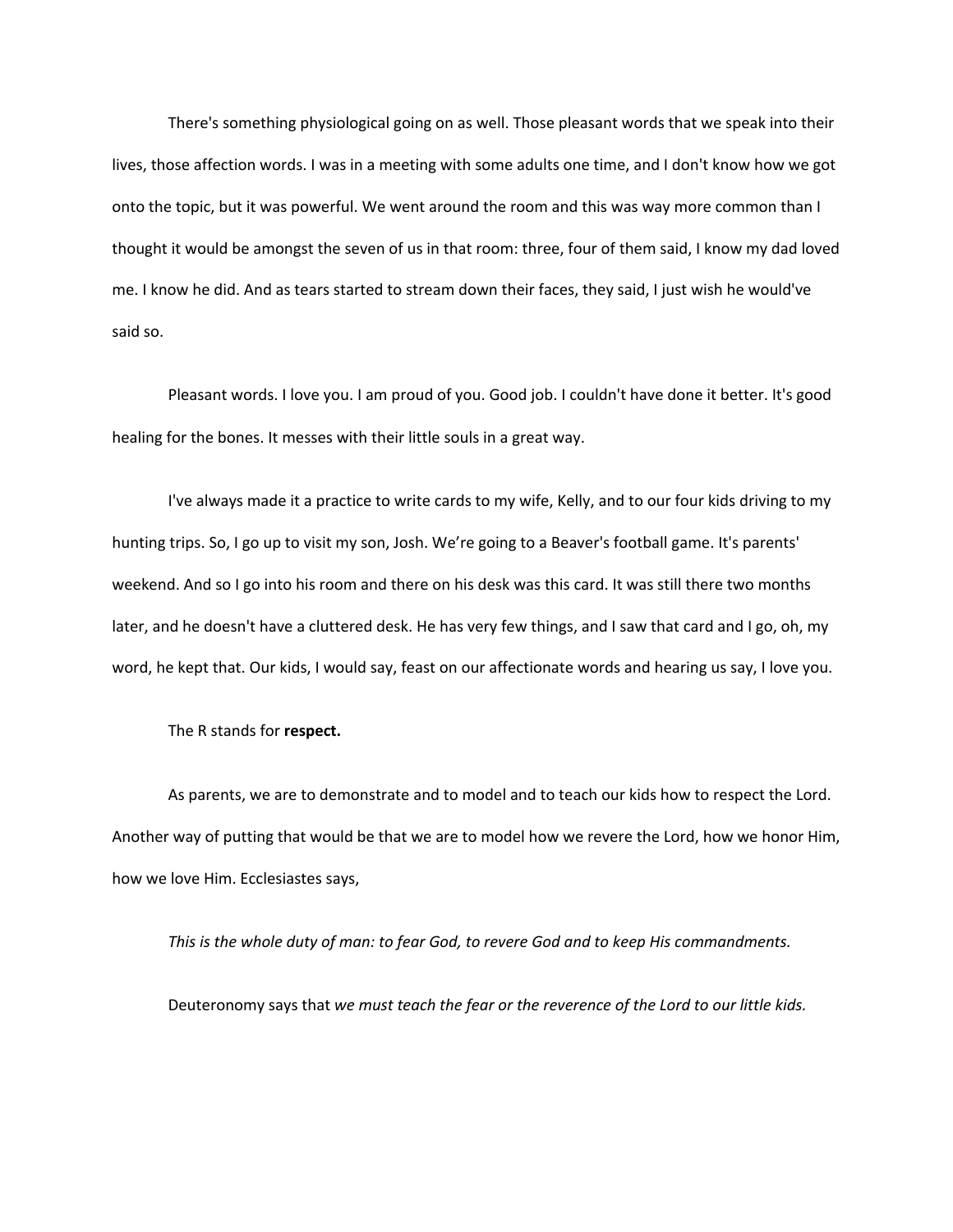Our little kids are watching. Grandkids, older kids. It doesn't matter. They see us. And so we're to teach respect of God to our kids, but we're also to teach them how to respect others. If we respect others, guess what? They're more prone to respect others as well. As they see us honoring other people around us, they're going to be more prone to respect other people.

I don't know if you've noticed, but it seems that we live in a generation and at a time where there isn't much respect for others going on. People don't honor other people, particularly the elderly. There's a big disrespect that is prevalent among youth. May it not be so of our kids. May we model respect to God and to others.

Our kids also need to learn how to respect us as parents and as grandparents. The scriptures, both Old Testament and New Testament, teach this. Why? Because if we respect our parents, the Bible says, then it will go well with us. Ephesians teaches us, *honor your mom and your dad so that it will go well with you, and you'll have a good life.* 

The E is for **encourage**. What that means is that whenever they are experiencing fear and doubt and anxiety or discouragement, the words that we give them will encourage them, inspire them, bring comfort, and give them strength or courage to push through, to overcome those fears. We, as parents, as grandparents, should be their biggest fan. You did great on that soccer field today. You did awesome playing football. I am so proud of you for how you studied for that test and did so well. We look for ways to encourage our kids.

We must be careful though, that our "encouragement" isn't laced in any way, shape or form with sarcasm, or any form of negative tone, because that leads to more discouragement. So, we must be careful. Sarcasm is not encouragement at all. Better to bite your tongue, better to cut it off than to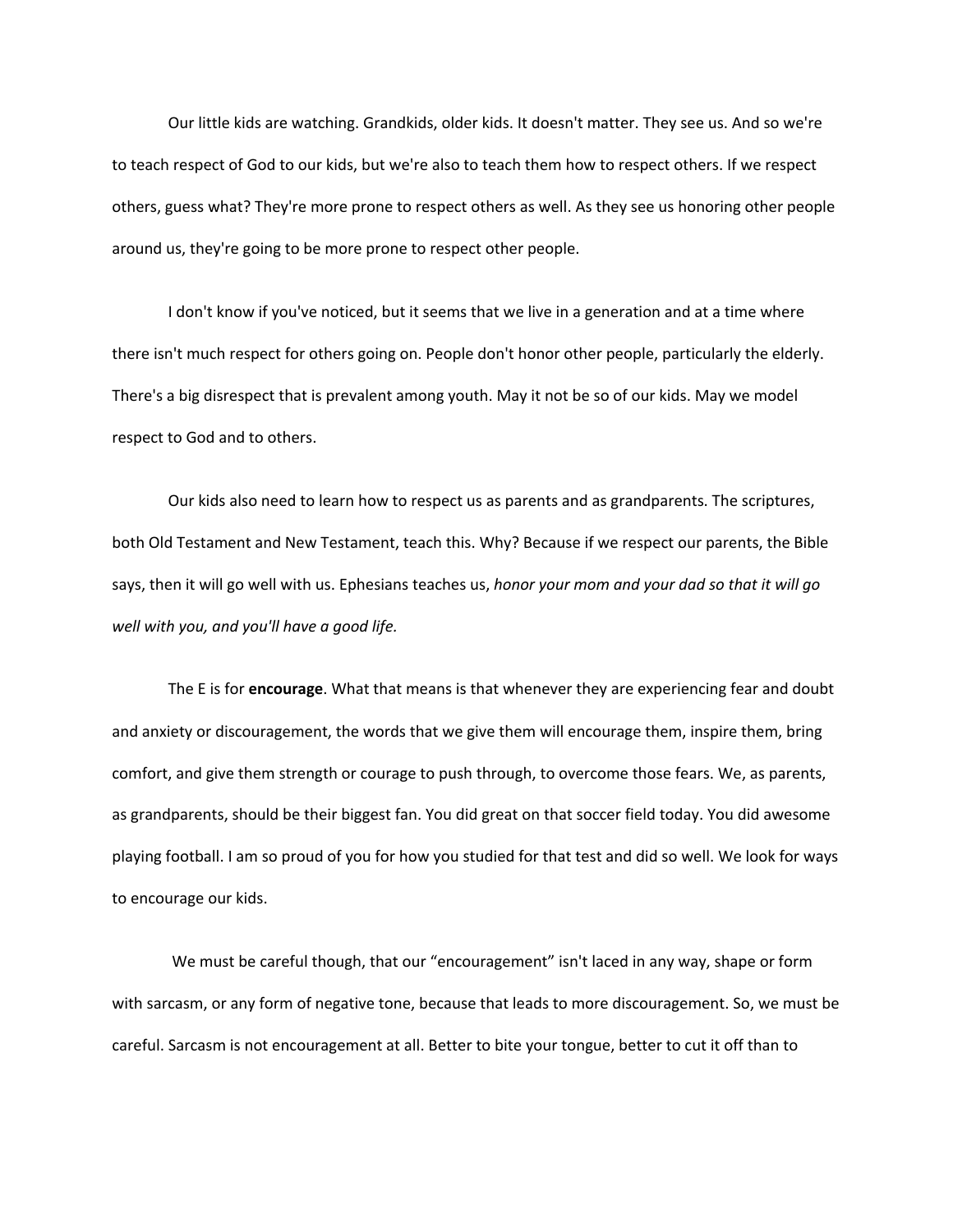speak words of sarcasm to our kids. Proverb 16:21 says, *pleasant words promote instruction*. With our kids, when we're using pleasant words to instruct, they go a long way. Our kids feast on them.

We all need to encourage our kids. Jesus encourage His disciples. He said, *do not fear. Don't be afraid. Trust in God, trust also in me*. We can use words like those as well with our kiddos.

So, now we come to N which means **nurture**. As parents, as grandparents, as people who are around kids, who have an influence on them, we need to nurture our kids. The word nurture means this: to develop, to cultivate, or to advance. But we must keep in mind, what are we nurturing them to? What is the goal? What are we nurturing them towards? I would say the end of it all would be to honor God and to look more like Jesus. We're nurturing them to be Christians, little Christs, to be like Him. That is the goal.

I did kids' ministry for 10 glorious years. I saw thousands of kids, and the best years in ministry and having four kids, we used to always have their friends over. We wanted to see who their friends were and who trouble was and who they're not going to hang out with anymore! And so, we saw, I saw thousands of kids. Kelly, my wife, is a teacher at high school. And whenever I met a child, a young person, whether they were a good student or not a good student, a good athlete or a not so good athlete, doesn't matter, if I saw them and they were polite and kind and thoughtful of others, respectful of adults. do you know what I wanted to do? I wanted to meet their parents.

I would say that if you find a kiddo that is that way, most likely there's a set of parents or a single parent doing a phenomenal job with their kid. There's somebody behind them nurturing them.

They're just little receptacles, right? All kinds of things are coming at them: environmentally, in our homes, at school, social media, all kinds of stuff. And so, their little souls are taking in all this data. And it influences them. Our job is to monitor that. What are the inputs? But then we also not only have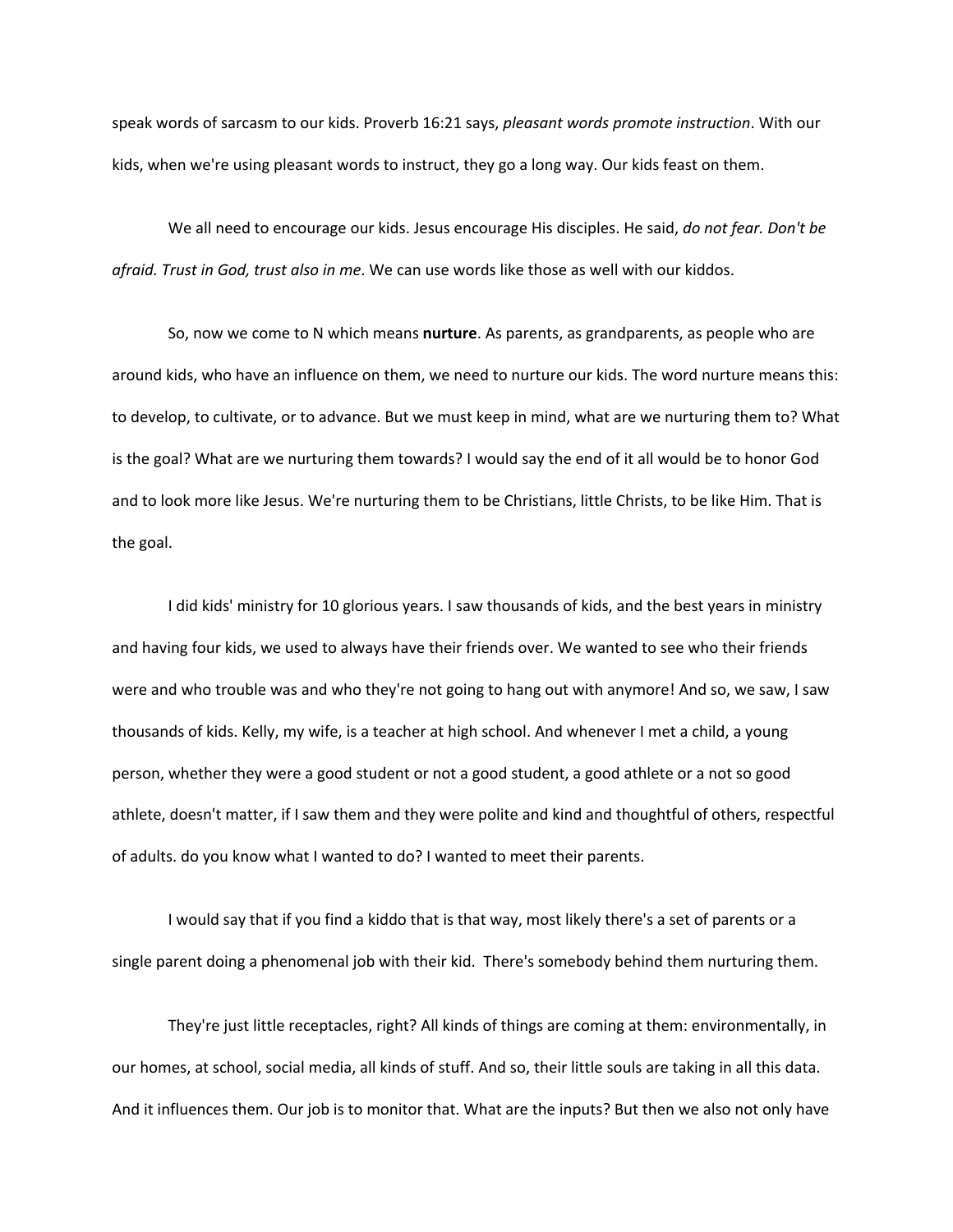to monitor it, but we have to model it. They watch us in our love and our affection with each other, the words that we use, how we use them, the tone in our home.

I've talked to single parents who say, you know what? It is tough. Why? Cuz I drop off my little kiddo at somebody else's house, and I don't know who's in there all the time. And I don't know what the data inputs are there. As single parents your job is not to change what's on the other side of that wall. It's not your job. Your job is to be the type of parent that God has called us to be. That is what we can do and need to do. Why? Because if the influence is of the negative sort on the other side, we have to counterbalance with what the Lord has given to us to nourish their little souls. We can't give up. There's too much at stake with our little kiddos. And that's why we do this.

The next letter is T. What does T stand for? T stands for **training** up the child. In the book of Proverbs, it says in chapter 22, verse six,

*Train up a child in the way that they should go, and when they grow old, they will not depart from it.* 

So, that's not necessarily a promise, but by and large, it works. Because it is saying that if we train up our kids in the ways of the Lord, then most likely they're going to keep to it and keep at it.

Training means instruction, but instruction involves discipline. James Dobson, Kevin Leman, Gary Smalley. Those are like our mainstay as parents. We teethed on every book. Well, I didn't read them all, but my wife did. We just gobbled up everything that they had to say. And James Dobson said this: there are two reasons primarily for discipline. One would be when there is willful disobedience. Willful disobedience, just like disrespect, cannot be allowed. Willful disobedience is not going to fare well with our kids. Never will. The second area of discipline where it's needed is regarding their safety.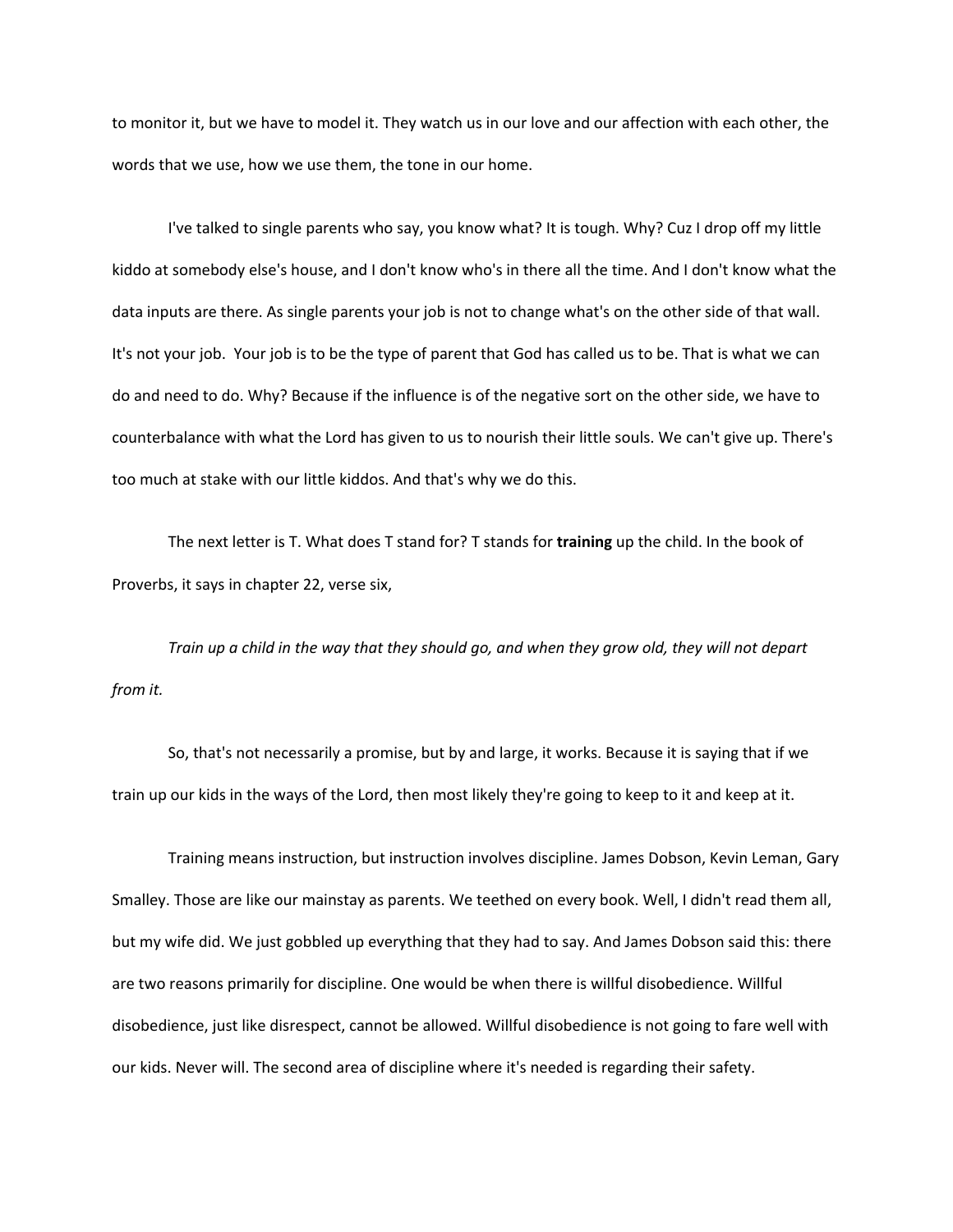Hebrews chapter 12 says this,

*No discipline seems pleasant at the time, but painful. Later on however, it produces a harvest of righteousness and peace for those who've been trained by it.* 

This is a tough area. It's not fun. And it isn't easy. This area out of all these things is probably going to mess with us the most. It's hard.

Why do we discipline? Why does God discipline us? Why? For a change in behavior. Because God knows that if He doesn't change my behavior, then I'm certain to go towards destruction. I'm going to self-implode. I'm going to do great harm to myself and other people. So, He disciplines me. If God doesn't discipline us, the Bible says, His word says, then He hates us. And Proverbs says, if you don't discipline your kids, the Bible says, you hate them.

Those are harsh words that hurts. It's like, whoa. I mean, if I don't discipline my kid, it means that I care more about me than them. We discipline to change the behavior. And so, the hard thing here is that when we speak of discipline, I'm aware that some of us, our heart rate just went up and anxiety is messing with some of you because of how discipline was done to you. Godly discipline, the discipline that honors God, is not with malice. It is not inhumane. And it always fits the injustice or the willful disobedience. God in love was having to discipline His nation over and repeatedly. Something takes place. He's getting your attention. But it's like a speed bump. You know you hit something, and you felt it. But if we continue to rebel and continue to disobey willfully, then we feel it even more for the sake of a change in behavior. And that's why Ephesians 6:4 says,

*Do not exasperate them*.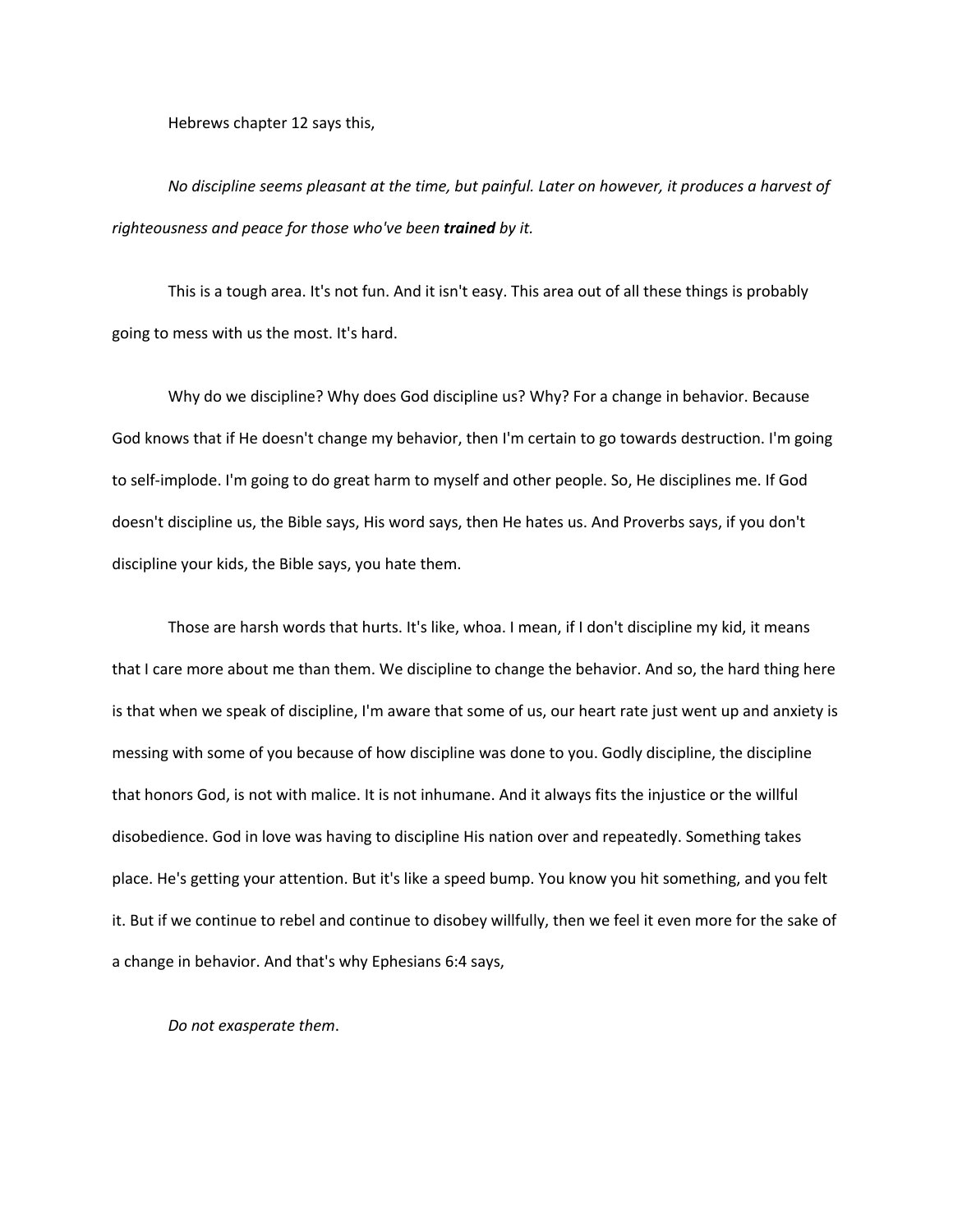Be careful when you discipline that you don't do it too much or too far. There's great restraint. Whenever we disciplined our kids, there would always be a hug and a cuddle. Kind and gentle words, because they needed to know mom and dad were not mad. We weren't angry with them and we loved them.

So, the second reason why we discipline is for their safety. If we see that little finger going for the socket, right, or the pretty blue flame, or they want to go and run and play in the street for some reason, we have to make sure that we change that behavior.

Deuteronomy says, make sure that as you go along the way, as you're on the road, as you lay down, as you wake up - in other words, the rhythm of your life - should involve talking of the things of the Lord. He's a part of your discussion. You're reading to them. Family devotions. Asking about heaven, asking about death, asking about all number of things. The sweetest moments were family devotions with our kids. There was nothing better.

We want our kids to have their Bibles dog-eared, marked up, used. And so, we model that for our kids. Do you know that you could read to your baby in the womb, and they hear? You can read the scriptures to your kids. Toddlers. There are great resources that you can read to them later.

Those of you who have kids, you've raised them up in the Lord, you've trained them in the ways of the Lord, but there are some kids that all their life tend to rebel, despite your godly influence. Despite doing the acrostic here, there are kids that are just going to rebel. There are some kids who were trained up in the ways of the Lord. They loved the Lord. And then, they veer. They make that choice. My encouragement to any of you is to pray. Bring their names before Jesus. Pray and pray and continue to love them. They're making their choice. As parents, we are praying them back into the kingdom, back into the fold, praying that God will communicate to them. And He does. And He will.